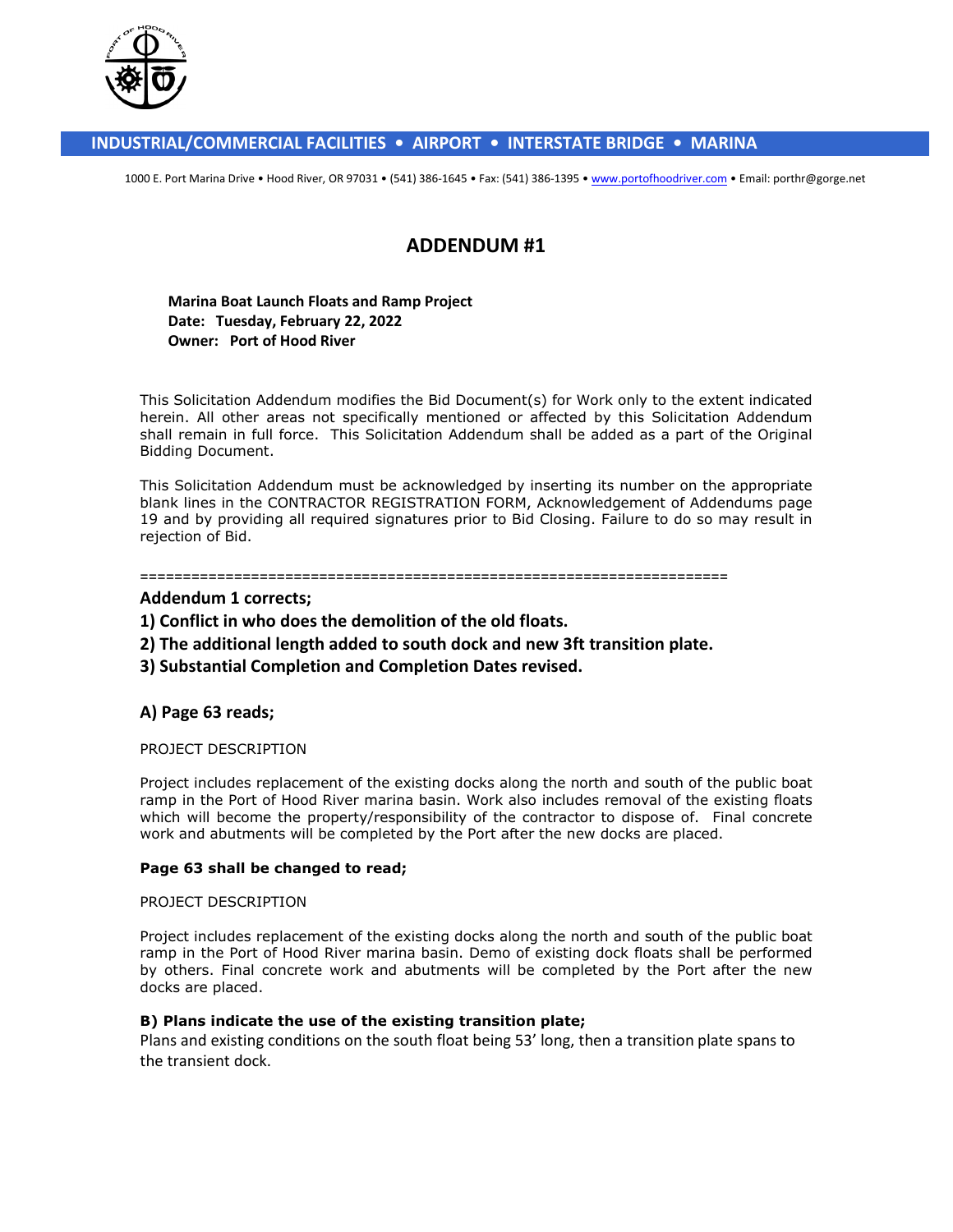## **This will be changed to indicate the following;**

The Port of Hood River would like the float be extended to nearly meet the transient dock, and finished with an approximate 3ft transition plate.

**C) Contract Completion Date; Page 4 reads as follows:** 

## **SCHEDULE**

| <b>Invitation to Bid Advertised</b>                                                | January 26, 2022-March 1, 2022 |
|------------------------------------------------------------------------------------|--------------------------------|
| <b>Mandatory Pre-Bid Walk Through</b>                                              | February 16, 2022, 10 A.M. PDT |
| <b>Bids Due</b>                                                                    | March 1, 2022 at 2 P.M. PDT    |
| <b>Bid Opening</b>                                                                 | March 1, 2022, 2 P.M. PDT      |
| <b>First-Tier Subcontractor Disclosure Form Due</b>                                | March 4, 2022, 4 P.M. PDT      |
| <b>Notice of Intent to Award Issued</b>                                            | March 7, 2022                  |
| <b>Protest Deadline</b>                                                            | March 11, 2022                 |
| <b>Award of Contract</b>                                                           | March 15, 2022                 |
| <b>Required Documents Due from Contractor</b><br>(Including bonding and insurance) | March 15, 2022                 |
| <b>Substantial Completion</b>                                                      | June 15, 2022                  |
| <b>Final Completion</b>                                                            | July 20, 2022                  |

**Page 4 shall be replaced with the following:** 

## **SCHEDULE**

| <b>Invitation to Bid Advertised</b>                 | January 26, 2022-March 1, 2022 |
|-----------------------------------------------------|--------------------------------|
| <b>Mandatory Pre-Bid Walk Through</b>               | February 16, 2022, 10 A.M. PDT |
| <b>Bids Due</b>                                     | March 1, 2022 at 2 P.M. PDT    |
| <b>Bid Opening</b>                                  | March 1, 2022, 2 P.M. PDT      |
| <b>First-Tier Subcontractor Disclosure Form Due</b> | March 4, 2022, 4 P.M. PDT      |
| <b>Notice of Intent to Award Issued</b>             | March 7, 2022                  |
| <b>Protest Deadline</b>                             | March 11, 2022                 |
| <b>Award of Contract</b>                            | March 15, 2022                 |